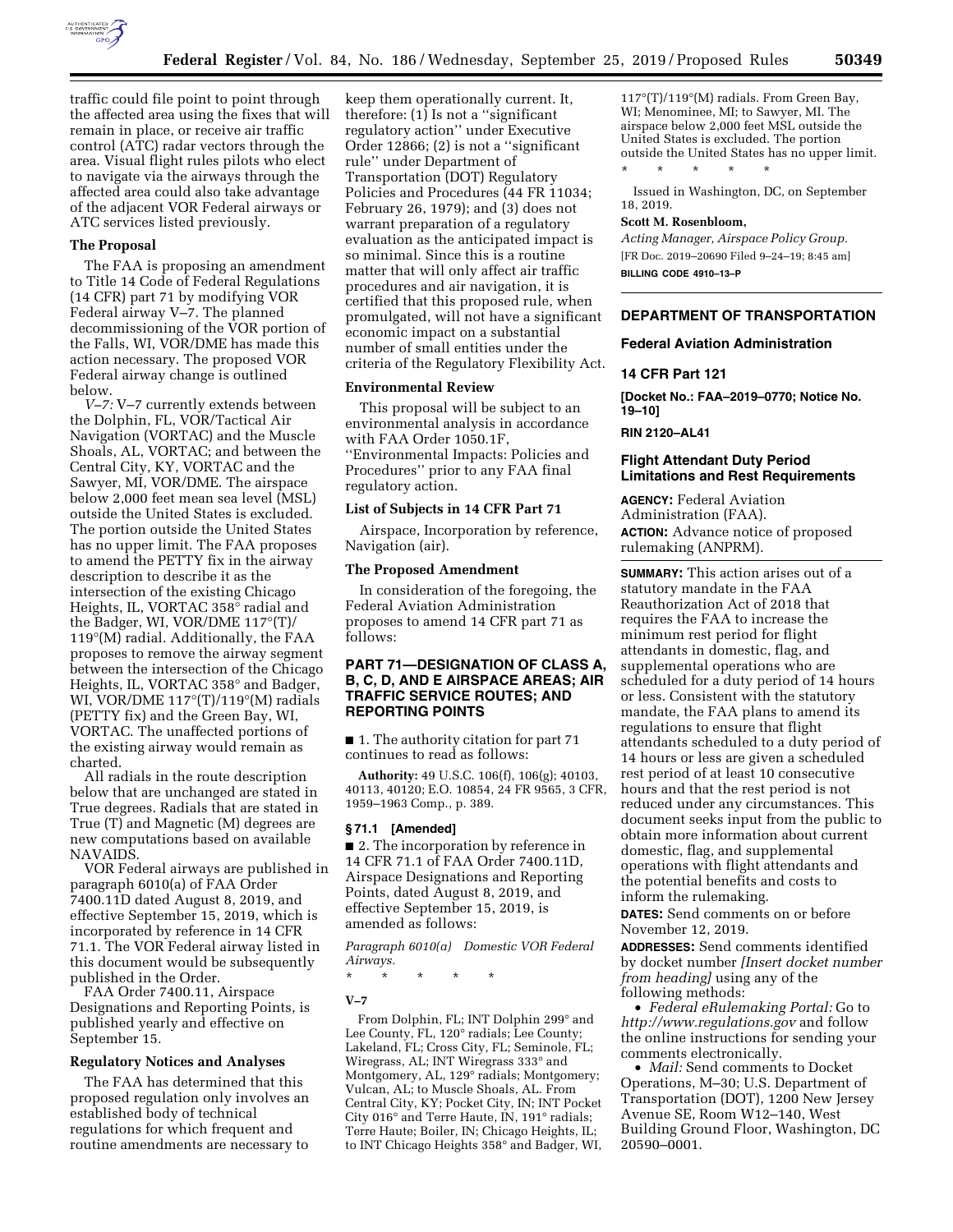• *Hand Delivery or Courier:* Take comments to Docket Operations in Room W12–140 of the West Building Ground Floor at 1200 New Jersey Avenue SE, Washington, DC, between 9 a.m. and 5 p.m., Monday through Friday, except Federal holidays.

• *Fax:* Fax comments to Docket Operations at 202–493–2251.

*Privacy:* In accordance with 5 U.S.C. 553(c), DOT solicits comments from the public to better inform its rulemaking process. DOT posts these comments, without edit, including any personal information the commenter provides, to *[www.regulations.gov,](http://www.regulations.gov)* as described in the system of records notice (DOT/ALL– 14 FDMS), which can be reviewed at *[www.dot.gov/privacy.](http://www.dot.gov/privacy)* 

*Docket:* Background documents or comments received may be read at *<http://www.regulations.gov>* at any time. Follow the online instructions for accessing the docket or go to the Docket Operations in Room W12–140 of the West Building Ground Floor at 1200 New Jersey Avenue SE, Washington, DC, between 9 a.m. and 5 p.m., Monday through Friday, except Federal holidays. **FOR FURTHER INFORMATION CONTACT:** For technical questions concerning this ANPRM, contact Daniel T. Ronneberg, Part 121 Air Carrier Operations, Air Transportation Division, AFS–220, Federal Aviation Administration, 800 Independence Avenue SW, Washington, DC 20591; telephone (202) 267–1216; email *[Dan.Ronneberg@faa.gov.](mailto:Dan.Ronneberg@faa.gov)* 

**SUPPLEMENTARY INFORMATION:** The FAA seeks public comment on the areas outlined within this ANPRM. In particular, the FAA seeks comments on how the FAA could implement a rulemaking to address the requirement of section 335(a) of the Federal Aviation Administration Reauthorization Act of 2018 (FAARA 2018) in a manner that maximizes benefits and minimizes costs. In some areas of this ANPRM, the FAA requests specific information. Whenever possible, please provide citations and copies of any relevant studies or reports on which you rely, including benefit and cost data as well as any additional data that supports your comment. Please include the identifying number of the specific question(s) to which you are responding. The FAA will use comments to inform the rulemaking.

## **I. Authority for This Rulemaking**

The FAA's authority to issue rules on aviation safety is found in Title 49 of the United States Code. Subtitle I, Section 106 describes the authority of the FAA Administrator.

Subtitle VII, Aviation Programs, describes in detail the scope of the Agency's authority. Section 44701(a)(4) requires the Administrator to promulgate regulations in the interest of safety for the ''maximum hours or periods of service of airmen and other employees of air carriers.'' Section 44701(a)(5) requires the Administrator to promulgate ''regulations and minimum standards for other practices, methods, and procedure that the Administrator finds necessary for safety in air commerce and national security.'' In addition, 49 U.S.C. 44701(d)(1)(A) states that the Administrator, when prescribing safety regulations, must consider ''the duty of an air carrier to provide service with the highest possible degree of safety in the public interest.''

### **II. Executive Summary**

The purpose of this advance notice of proposed rulemaking (ANPRM) is to seek comments on the impact of increasing the rest period required for flight attendants who serve in operations conducted under 14 CFR part 121 when those flight attendants are scheduled for a duty period of 14 hours or less. These comments will inform the FAA's development of the rule implementing these changes.

Consistent with section 335(a) of the FAARA 2018, the FAA plans to amend part 121 regulations that apply to flight attendants who are scheduled for a duty period of 14 hours or less. Section 335(a) requires the regulations reflect that such flight attendants have a scheduled rest period of at least 10 consecutive hours that cannot be reduced under any circumstances. The FAA intends this ANPRM to result in information to further the FAA's rulemaking effort, including estimates of the benefits and costs.

## **III. Background**

A *flight attendant* under 14 CFR part 121 is defined as an individual, other than a flightcrew member,<sup>1</sup> who is assigned by a certificate holder conducting domestic, flag, or supplemental operations to duty in an aircraft during flight time and whose duties include but are not necessarily limited to cabin-safety-related responsibilities.2 Section 121.391 specifies the minimum number of flight attendants required on board a flight, based on maximum payload capacity and seating capacity, for certificate

holders conducting passenger-carrying operations under part 121.3

Any person serving as a flight attendant in part 121 operations must complete the training and qualification requirements of part 121 subparts N and O.4 All newly hired flight attendants must complete basic indoctrination training, crewmember emergency training, and initial and/or transition training on each type aircraft on which the flight attendant will be qualified to serve as a crewmember. Additionally, flight attendants must complete operating experience on each group of aircraft for which they will be qualified. Flight attendants must also continue to successfully complete annual recurrent training. These categories of training and qualification events include specific programmed hours, as well as airplane type specific knowledge and skill requirements.

Currently, certificate holders conducting passenger-carrying domestic, flag, and supplemental operations must fulfill the flight attendant duty period limitations and rest requirements in 14 CFR 121.467. Section 121.467(b) provides generally that a flight attendant scheduled to a duty period of 14 hours or less must be given a scheduled rest period of at least nine consecutive hours. This rest period must occur between the completion of the scheduled duty period and the commencement of the subsequent duty period. The certificate holder may schedule or reduce the rest period to eight consecutive hours if the certificate holder provides a subsequent rest period of at least 10 consecutive hours that is scheduled to begin no later than 24 hours after the beginning of the reduced rest period.

Section 335(a) of the FAARA 2018 requires the FAA to ''modify the final rule'' 5 relating to flight attendant duty period limitations and rest requirements to ''ensure that—(A) a flight attendant scheduled to a duty period of 14 hours or less is given a scheduled rest period of at least 10 consecutive hours; and (B) the rest period is not reduced under any circumstances.'' This mandate requires the FAA to increase the amount of rest that certificate holders operating under part 121 must provide to flight attendants scheduled to a duty period of

<sup>&</sup>lt;sup>1</sup>A "flightcrew member" is a pilot, flight engineer, or flight navigator assigned to duty in an aircraft during flight time. 14 CFR 1.1. 2 14 CFR 121.467(a).

<sup>3</sup> 14 CFR 121.391 provides that a certificate holder may, however, use more than the required number of flight attendants.

<sup>4</sup> 14 CFR 121.392.

<sup>5</sup>The final rule implementing flight attendant duty period limitations and rest requirements is *Flight Attendant Duty Period Limitations and Rest Requirements.* The FAA notes that the correct **Federal Register** citation for this final rule is 59 FR 94–20372 (Aug. 19, 1994).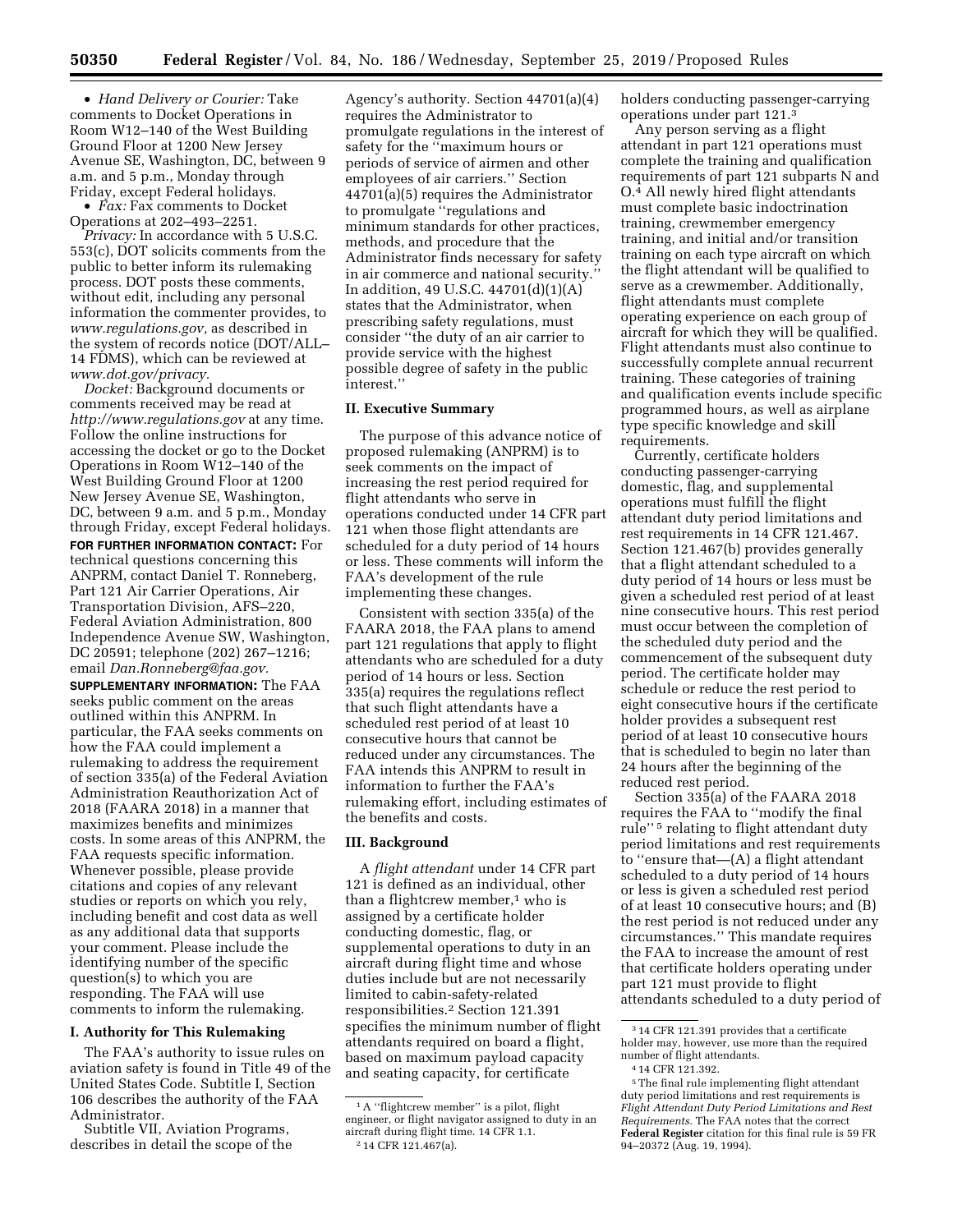14 hours or less, and also requires the FAA to remove the flexibility to reduce the rest period. Amending § 121.467 to fulfill the requirements of section 335(a) requires the FAA to complete economic analyses.

The FAA believes that the economic impact associated with the changes Section 335(a) of the FAARA 2018 requires may cause a subsequently published notice of proposed rulemaking or final rule to be considered economically significant for the purposes of Executive Order 12866. To be sensitive to economic impact and to provide additional procedural protections and avenues for public participation, Section 12.b. of DOT Order 2100.6, *Policies and Procedures for Rulemakings,* directs DOT agencies to publish an ANPRM in the **Federal** 

**Register** prior to proposing an economically significant rule. In accordance with that order, and to better inform the FAA's analysis and rulemaking development, this ANPRM solicits public input on the regulatory impact of the statutorily-mandated changes to flight attendant duty and rest requirements codified in Section 335(a) of the FAARA 2018.

## **IV. Questions Concerning the Rulemaking**

Changes to Federal regulations must undergo economic analyses. The FAA completes such analyses in accordance with Executive Order 12866 ''Regulatory Planning and Review,'' 58 FR 51735 (Oct. 4, 1993), Office of Management and Budget (OMB) Circular A–4, Regulatory Analysis (Sept. 17, 2003) and the Regulatory Flexibility Act of 1980, 5 U.S.C. 601, *et seq.* To ensure the FAA has adequate information to complete

thorough analyses based on relevant, current information, the FAA requests information and data to develop the necessary regulatory impact analyses to quantify the economic impacts of section 335(a) of FAARA 2018. The FAA seeks responses to the questions below from the public to help inform the development of the rulemaking and its economic impact.

The FAA requests that responses to the following questions include *quantitative* information and data where possible. The FAA seeks all information pertinent to assessing the full impacts of implementing section 335(a). The FAA will use this information and data to develop analyses and further rulemaking that the FAA will make available to the public for comment.

#### *Confidential Business Information*

Confidential Business Information (CBI) is commercial or financial information that is both customarily and actually treated as private by its owner. Under the Freedom of Information Act (FOIA) (5 U.S.C. 552), CBI is exempt from public disclosure. If your comments responsive to this ANPRM contain commercial or financial information that is customarily treated as private, that you actually treat as private, and that is relevant or responsive to this ANPRM, it is important that you clearly designate the submitted comments as CBI. Please mark each page of your submission containing CBI as ''PROPIN.'' The FAA will treat such marked submissions as confidential under the FOIA, and they will not be placed in the public docket of this ANPRM. Submissions containing CBI should be sent to Daniel T. Ronneberg, Part 121 Air Carrier

Operations, Air Transportation Division, AFS–220, Federal Aviation Administration, 800 Independence Avenue SW, Washington, DC 20591; telephone (202) 267–1216; email *[Dan.Ronneberg@faa.gov.](mailto:Dan.Ronneberg@faa.gov)* Any commentary that the FAA receives which is not specifically designated as CBI will be placed in the public docket for this rulemaking.

*Questions for the Public:* The FAA is required to ensure that flight attendants under part 121 who are scheduled to a duty period of 14 hours or less be given a scheduled rest period of at least 10 consecutive hours that cannot be reduced under any circumstances. The FAA invites input from the public as follows—

A.1 The FAA requests information on the safety benefits of implementing section 335(a). Specifically, the FAA requests data and studies on the safety effects, including potential risks and consequences, of flight attendant fatigue on civil aviation and the incremental safety benefits of the rest requirements in section 335(a). Please provide information to quantify annual benefits to the public and industry, including flight attendants and flightcrew members. This information will help the FAA estimate safety benefits in the regulatory impact analysis of this rulemaking.

A2. The FAA requests estimates for initial and recurring annual costs that certificate holders conducting operations under part 121 will incur in implementing the requirements of section 335(a). Please provide estimates in the following table format, assuming the compliance date begins in year 1.

## A2. TABLE OF IMPACTS—ADDITIONAL FLIGHT ATTENDANT COSTS, HOURS AND NEW HIRES

| Impact category                                                                                                                                                                                                                                                                                                                                                                                                                                                                                                                                                                                                                                                                                      | Year |   |   |   |   |   |   |   |   |    |
|------------------------------------------------------------------------------------------------------------------------------------------------------------------------------------------------------------------------------------------------------------------------------------------------------------------------------------------------------------------------------------------------------------------------------------------------------------------------------------------------------------------------------------------------------------------------------------------------------------------------------------------------------------------------------------------------------|------|---|---|---|---|---|---|---|---|----|
|                                                                                                                                                                                                                                                                                                                                                                                                                                                                                                                                                                                                                                                                                                      |      | 2 | 3 | 4 | 5 | 6 | 7 | 8 | 9 | 10 |
| Initial implementation costs $(\$)$ <sup>6</sup> :<br>• Software/reprogramming cost<br>• New hire cost<br>• Training cost<br>• Travel, lodging & per diem<br>Recurring costs (\$)*:<br>• Programming cost $7$<br>• New hire turnover cost <sup>8</sup><br>• Training cost<br>• Travel, lodging & per diem<br>of additional flight attendant<br>Number<br>hours:<br>• Flight time <sup>9</sup><br>• Duty time 10<br><b>Deadhead</b><br>transportation as<br>passenger <sup>11</sup><br>$\circ$<br>• Reserve availability period 12<br>Number of additional flight attendant hires<br>(new and turnover) 13<br>Other impacts (including additional oper-<br>ational costs or effects to operations) 14 |      |   |   |   |   |   |   |   |   |    |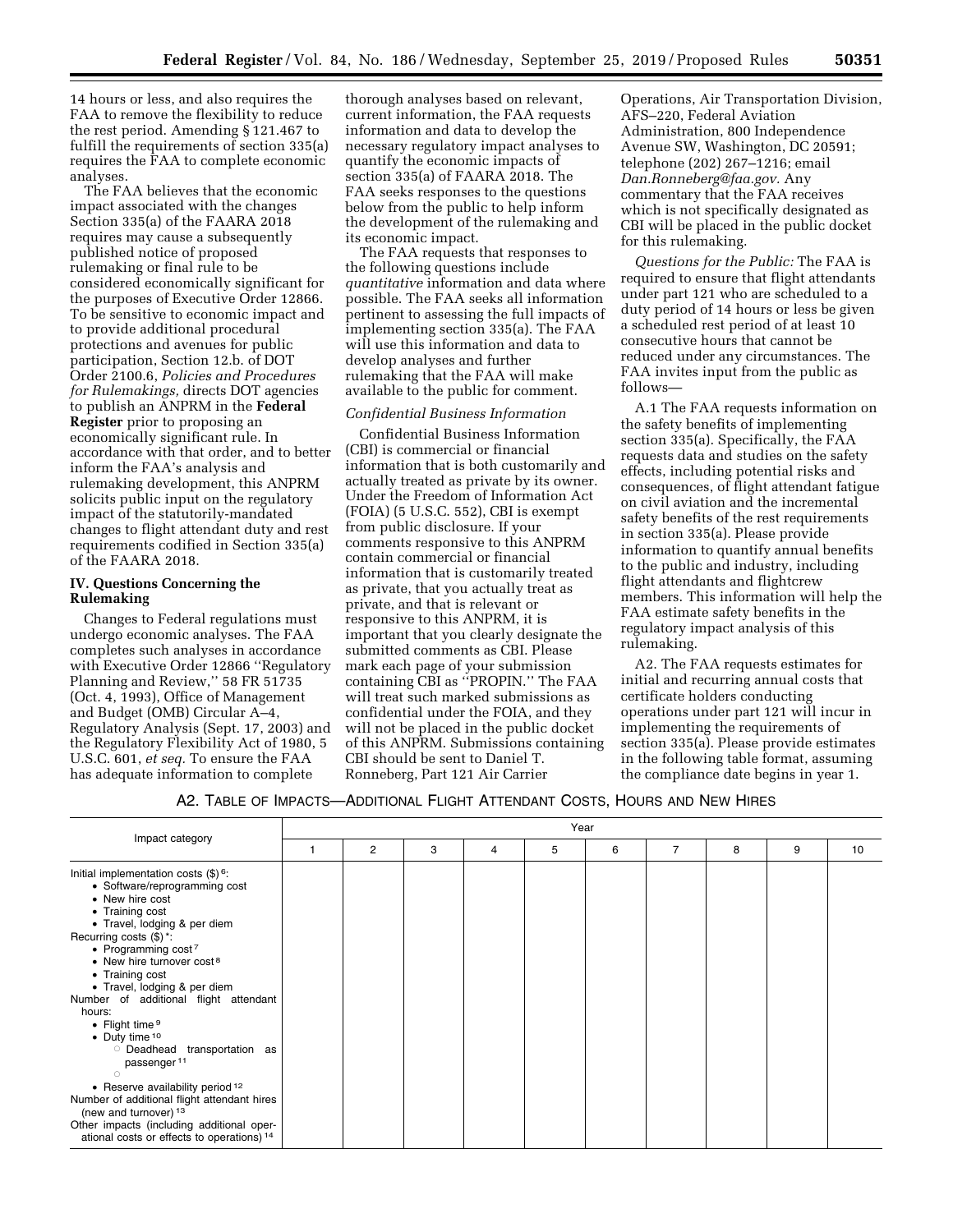In addition to the previous questions and table, the following questions request additional information and data.

A3. What is the average flight attendant hourly wage for reserve time, flight time, and duty time operations?

A4. What is the minimum number of flight attendant guaranteed reserve hours or guaranteed reserve pay?

A5. What is the average initial and recurring flight attendant training cost? Please describe what is included in training costs (*e.g.,* instructor and flight attendant time, supplies, etc.).

A6. What is the average cost to hire and onboard a new flight attendant, not including wages or training?

A7. Do you anticipate needing to hire additional flight attendants to implement section 335(a)? If so, how long will it take to initially hire additional flight attendants that may be needed to implement section 335(a) to maintain your current level of flight operations? Please quantify in months.

A8. What are the costs of modifying scheduling software and reprogramming any related scheduling management systems? What is included in this estimate?

7Programming costs such as software modifications to include the proposed flight

attendant rest requirement.<br><sup>8</sup> ''New hire turnover costs'' means the costs<br>associated to new hire attrition.

 $^{\rm 9}\rm{The\ FAA}$  assumes that a flight attendant's hourly wage is calculated differently for flight time as a subset of the duty period. In this context, this ANPRM uses the definition for ''flight time'' that applies to pilots: time that commences when an aircraft moves under its own power for the purpose of flight and ends when the aircraft comes to rest after landing. 14 CFR 1.1.

10 ''Duty time'' is the period of elapsed time between reporting for an assignment involving flight time and release from that assignment by the certificate holder conducting domestic, flag, or supplemental operations. 14 CFR 121.467(a).

<sup>11</sup> In this context, this ANPRM uses the definition for ''deadhead transportation'' that applies to pilots: Transportation of a flightcrew member as a passenger or non-operating flightcrew member, by any mode of transportation, as required by a certificate holder, excluding transportation to or from a suitable accommodation. 14 CFR 117.3.

12This ANPRM uses the term ''reserve availability period'' in this context to refer to a period of time in which the certificate holder requires a flight attendant to be available to receive an assignment for a duty period. 14 CFR 1.1.

13 Include what is necessary to maintain the current level of flight operations and what is necessary for the level of future flight operations expected over a 10-year period.

14Examples of other impacts include additional transportation costs or impact to flight times etc.

A9. Based on your current preparation to comply with the provisions of section 335(a), what type and percentage of your operations have already incurred costs? What is the basis for these costs?

A10. How many affected flight attendants do you currently employ? Please provide data for the previous three years.

A11. Prior to the required change in the rest requirement, how many flight attendants did you expect to hire? Please provide data for the next three years.

A12. How many affected flight attendants have recently retired? Please provide data for the previous three years. If available, provide projected attrition rates for the next three years.

A13. Please provide recommendations and options to minimize the costs of compliance and implementation of section 335(a).

A14. Please provide any additional information and data that you believe would be useful to the FAA regarding the impacts of implementing section 335(a).

A15. Are there any specific issues related to small air carriers with domestic, flag, and supplemental operations with flight attendants that FAA should consider? Would this rule have a disproportionate economic impact on small entities?

## **V. Regulatory Requirements and Executive Order Determinations**

The FAA will address the following requirements in future flight attendant duty period limitations and rest requirements rulemakings. Please provide comments that would assist the FAA in its consideration and analyses of these requirements.

## *A. Executive Order 12866, Executive Order 13563, and DOT Regulatory Policies and Procedures*

The FAA would consider a rulemaking that would address section 335(a) of FAARA 2018 as a significant regulatory action under section 3(f) of Executive Order 12866 that would be reviewed by the Office of Management and Budget (OMB). The rulemaking would also be a significant regulatory action under DOT Order 2100.6 ''Policies and Procedures for Rulemakings,'' issued by the Department of Transportation on December 20, 2018.

Executive Orders 12866, ''Regulatory Planning and Review,'' 58 FR 51735 (Oct. 4, 1993), and 13563, ''Improving Regulation and Regulatory Review,'' 76 FR 3821 (Jan. 21, 2011), require agencies to regulate in the ''most cost-effective manner,'' to make a ''reasoned

determination that the benefits of the intended regulation justify its costs,'' and to develop regulations that ''impose the least burden on society.'' Executive Order 13610, ''Identifying and Reducing Regulatory Burdens,'' 77 FR 28469 (May 14, 2012), urges agencies to conduct retrospective analyses of existing rules to examine whether they remain justified and whether they should be modified or streamlined in light of changed circumstances, including the rise of new technologies.

Additionally, Executive Orders 12866, 13563, and 13610 require agencies to provide a meaningful opportunity for public participation. Accordingly, FAA invites comments on these considerations, including any cost or benefit figures or factors, alternative approaches, and relevant scientific, technical and economic data.

#### *B. Executive Order 13771*

This action is not subject to the requirements of Executive Order 13771 because it is an advance notice of proposed rulemaking.

#### *C. Executive Order 13132*

Executive Order 13132, ''Federalism,'' 64 FR 43255 (Aug. 10, 1999), requires agencies to assure meaningful and timely input by State and local officials in the development of regulatory policies that may have ''substantial direct effects on the States, on the relationship between the national government and the States, or on the distribution of power and responsibilities among the various levels of government.'' FAA invites State and local governments with an interest in this ANPRM to comment on any effect that may result from implementation of section 335(a) of FAARA 2018.

#### *D. Executive Order 13175*

Consistent with Executive Order 13175, ''Consultation and Coordination with Indian Tribal Governments,'' and FAA Order 1210.20, ''American Indian and Alaska Native Tribal Consultation Policy and Procedures,'' the FAA ensures that Federally Recognized Tribes (Tribes) are given the opportunity to provide meaningful and timely input regarding proposed Federal actions that have the potential to uniquely or significantly affect their respective Tribes. At this point, the FAA has not identified any unique or significant effects, environmental or otherwise, on tribes resulting from this ANPRM.

<sup>6</sup> Initial implementation costs may include: Additional flight attendant hires and turnover hires; background checks and onboarding; initial and recurring training; travel, lodging, and per diem; other additional operational costs to comply with section 335(a). Please itemize. Please consider existing regulatory compliance and company practices when estimating additional costs associated with hiring additional flight attendants and implementing section 335(a), such as security threat assessments and drug and alcohol screening.